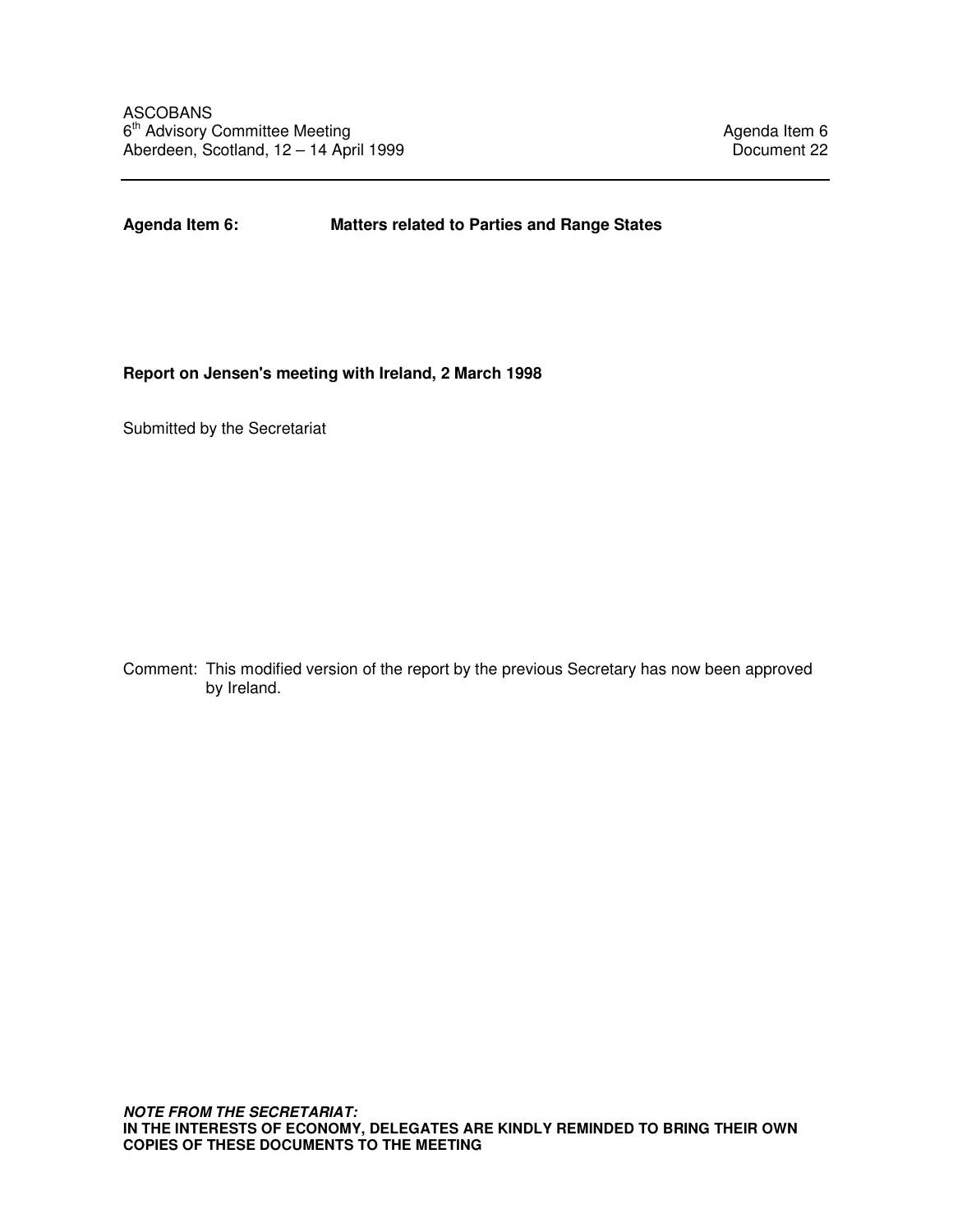# **Meeting with Ireland, 2 March 1998, Dublin, Ireland**

## **INTRODUCTION**

During the initial negotiating stage of ASCOBANS, Ireland had shown some interest in a possible extension of the Agreement to include Irish waters to coincide with their Whale and Dolphin Sanctuary, which was declared in 1991. However, Ireland did not sign the Agreement. Since ASCOBANS has been in force there have been bilateral discussions between Ireland and the UK Department of the Environment on the question of the extension of the waters covered by the Agreement. During these it became clear that the Department of the Marine and Natural Resources had serious reservations about Ireland signing the Agreement.

The Advisory Committee had decided that it was an issue in which the Secretariat and the chairman of the Advisory Committee should become actively involved. I therefore decided, with the agreement of our chairman Peter Reijnders, that I should visit Ireland and try to establish better cooperative links and discuss further the possible extension of the ASCOBANS area.

The meeting was held on 2 March 1998 in Dublin at the offices of the Department of Art, Heritage, Gaeltacht and the Islands. The participants were Philip Buckley, Katryn Ward, Joe Hamill and Patrick Gilheaney from the Heritage Policy of the Department of Art, Heritage, Gaeltacht and the Islands, and Michael O'Driscoll of the Department of the Marine and Natural Resources.

I introduced a number of points from the ASCOBANS perspective, including

- (1) an extension of the scope of ASCOBANS to Irish waters would not only be beneficial to ASCOBANS but would also be of assistance to Ireland in managing her Whale and Dolphin Sanctuary; and
- (2) if the representative of the Department of the Marine and Natural Resources could explain more precisely what their reservations were then it might be possible for me to allay them or at least bring back their concerns to the Advisory Committee for further consideration;
- (3) countries with equivalent or bigger by-catch problems than Ireland e.g. Denmark, were active members of ASCOBANS, and had managed to convince their fisheries organisations of the benefits of signing the agreement - Ireland might wish to discuss these issues with them directly;
- (4) ASCOBANS has excellent cooperation with Norway despite the fact that Norway does not want to sign the Agreement - it may be beneficial to both ASCOBANS and Ireland if Ireland began any consideration of joining ASCOBANS by, for instance, attending Advisory Committee meetings;
- (5) cooperation on small cetacean issues at the research level was important and exchange of research information could be mutually beneficial.

I received the following responses from the Departments:

## RESERVATIONS AGAINST ASCOBANS

The representative from the Department of the Marine and Natural Resources stated that the extension of ASCOBANS to Irish waters could lead to the introduction of unwarranted legislation that would curtail commercial fishing. Alleged by-catches of cetaceans could be used as a lever to restrict the activities of commercial fishermen and in some cases might lead to closure of areas and/or a ban on certain types of fishing gear.